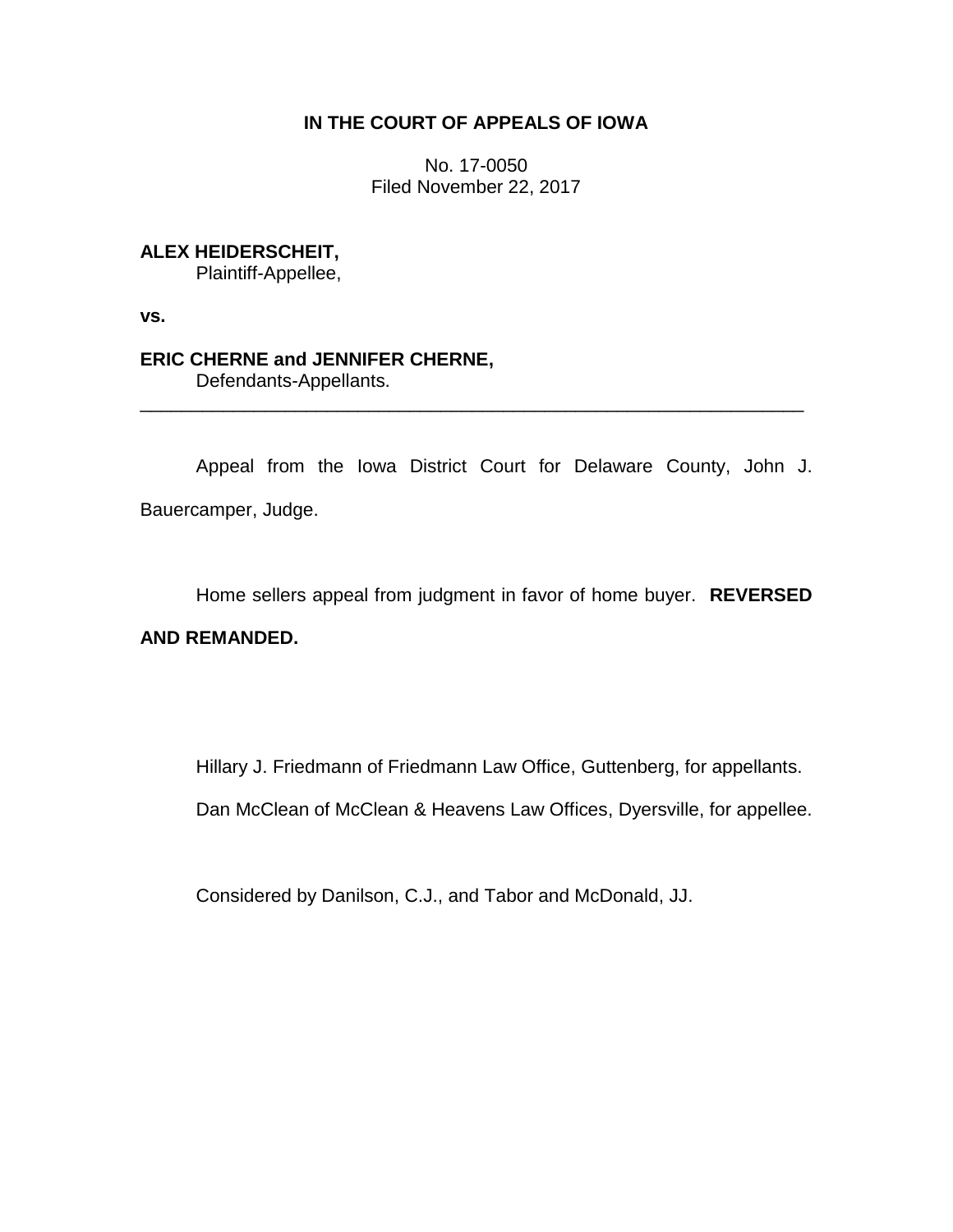### **MCDONALD, Judge.**

Eric and Jennifer Cherne sold their home to Alex Heiderscheit in 2012. Heiderscheit had subsequent problems with the home and brought this action against the Chernes. The district court ruled in favor of Heiderscheit. The Chernes now appeal.

I.

The Chernes purchased the home at issue in 2004. They sold it to Heiderscheit in 2012. The parties were aware of potential problems with the home's septic system prior to completion of the real estate transaction. Several documents acknowledge those issues. A proposed purchase contract provided: "In the event the septic system needs to be replaced and repaired, seller will incur all expenses to have septic system brought up to Iowa Code." The inspection addendum to the purchase contract provided: "With written acceptance of said purchase contract, buyer shall require the seller to provide the results of a septic system inspection performed by a DNR certified inspector." Heiderscheit submitted a counteroffer to the proposed contract. His counteroffer provided: "Seller will assure septic meets current transfer standards and provide supporting certification at least ten days prior to closing or sooner if contractor can complete earlier." The Chernes submitted their own counteroffer in response, which provided: "Seller will not be required to provide results of a septic inspection by 4/25/12, as seller is aware that septic does not meet current transfer standards. Seller will assure septic meets current transfer standards and provide supporting certification, by replacing or repairing septic system, at least ten days prior to closing or sooner if contractor can complete earlier." Heiderscheit accepted this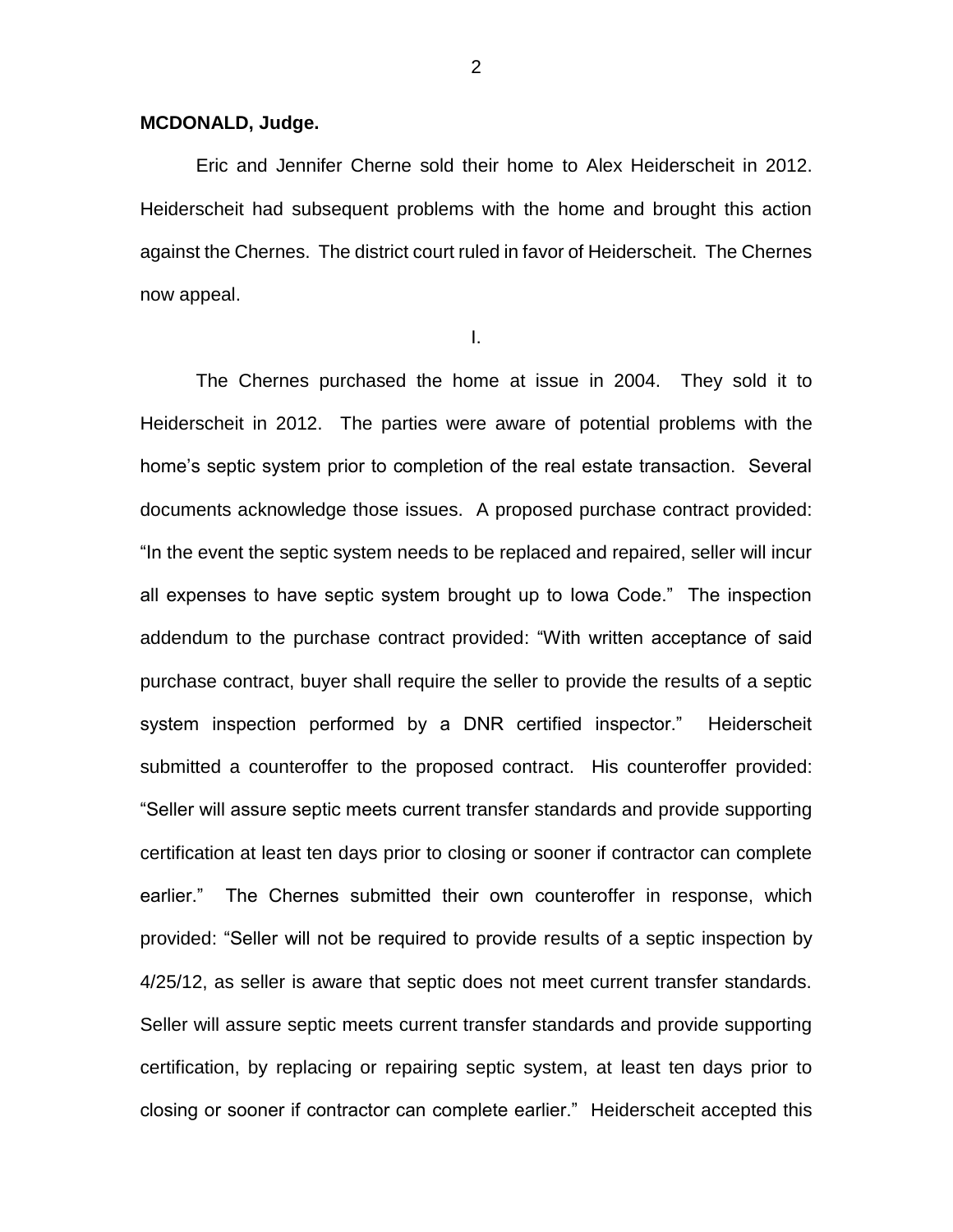counteroffer. The residential seller disclosure sheet provides: "Septic system installed. Maintenance of \$165 every four years."

Pursuant to the purchase contract, the Chernes replaced the septic system prior to sale. The septic installation was completed on or about May 25, 2012, by Harter Custom Plumbing/Septic. Robb Harter, the owner of Harter Custom Plumbing/Septic, completed a time of transfer inspection report. The report provided the system was new and in good condition. The report also provided, "This report indicates the condition of the private sewage disposal system at the time of the inspection. It does not guarantee that it will continue to function satisfactorily." The parties completed the real estate transaction in June.

In March 2013, water and effluent leaked into the basement of the home and out of the ground surrounding the home. Heiderscheit hired several repair services. Eventually, a new septic system was installed. In 2015, Heiderscheit listed the home for sale and included this note on his real estate disclosure statement:

Previous owner [i.e., the Chernes] had new septic installed prior to our closing in June of 2012, due to the old septic not meeting Iowa Code. In March 2013, the basement had standing water. We involved two septic companies and the Delaware County Sanitation Supervisor to find out what may be causing this. No justifiable reasons were found. We had a construction company come in and they dug a hole in the basement floor and found a broken pipe. They repaired and capped off the end and installed a new sump pump. During this process, it was discovered that the septic system was installed incorrectly. A brand new septic system was installed by Oasis Well and Pump in August/September 2015. No issues since!!

Elsewhere in the real estate disclosure statement he clarified the new sump pump

was installed in 2013.

3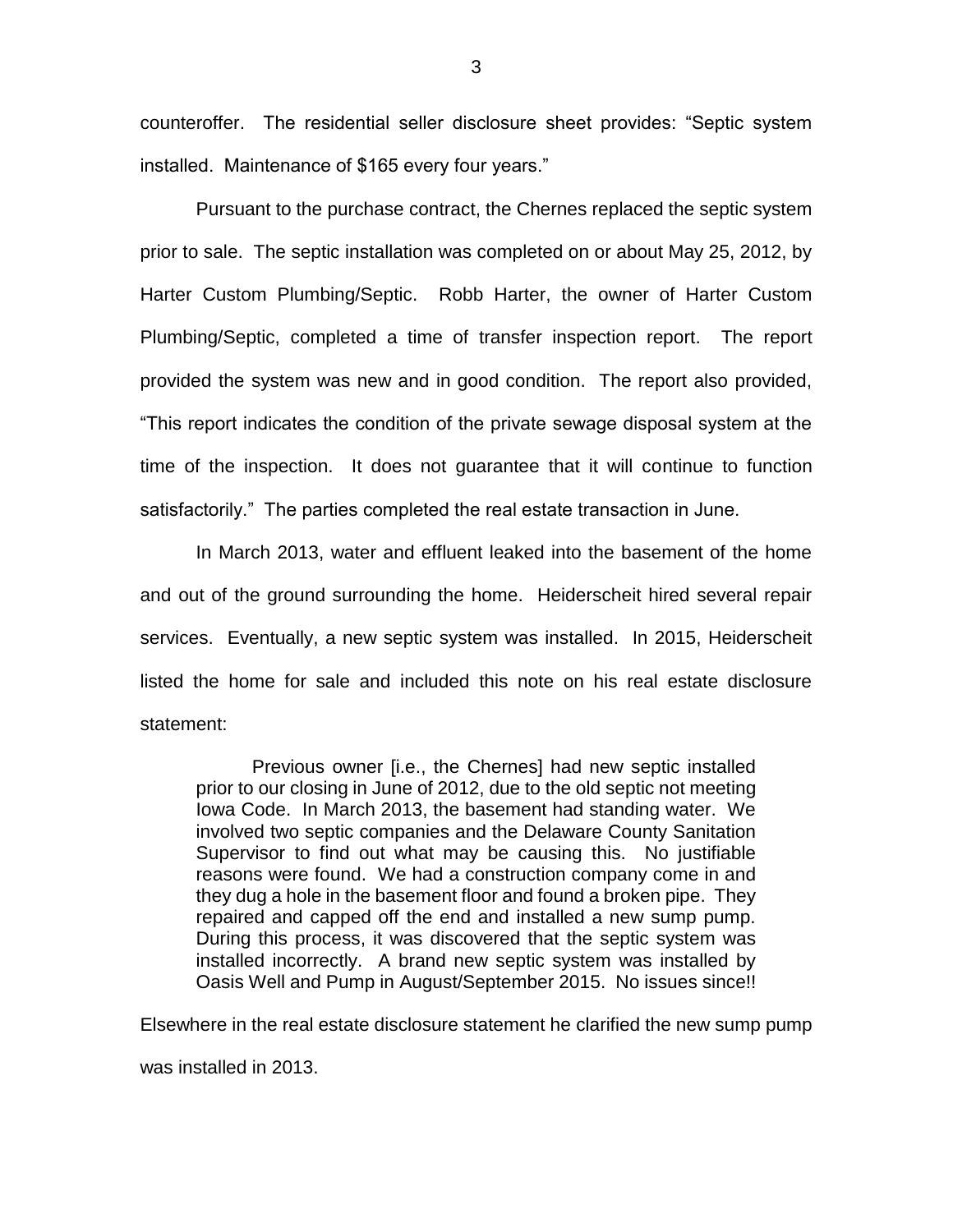Heiderscheit brought suit against the Chernes in October 2015. The case proceeded to bench trial in September 2016. On September 7, the Chernes filed a trial brief in which they wrote, "It is unclear from plaintiff's Petition at Law which theory of recovery they are using to seek relief." The trial brief went on to discuss Iowa Code Chapter 558A (2015), which concerns real estate disclosure statements. On September 12, Heiderscheit filed a trial brief asserting the claim was for breach of contract. The case was thereafter tried without objection as a breach-of-contract claim.<sup>1</sup>

There is no dispute the septic system was incorrectly installed. At trial there was a dispute whether it was the incorrectly installed septic system that caused Heiderscheit's backup. Heiderscheit's witness, the Delaware County Sanitation Supervisor, testified when a septic system fails the water normally comes through the septic lines and does not come into the house. Heiderscheit called a sales representative for a septic system company who agreed. Evidence suggested the water here came through a floor drain, not the septic lines.

Several witnesses testified it would have been impossible to identify the faulty workmanship in installing the septic system prior to an incident with effluent backup. The Delaware County Sanitation Supervisor testified he observed the installation about halfway through and did not observe any issues with the installation.

 $\overline{a}$ 

 $<sup>1</sup>$  To the extent the Chernes argue this action was not one for breach of contract, their</sup> failure to object at the time of trial waived their claim. *See Meier v. Senecaut*, 641 N.W.2d 532, 537 (Iowa 2002).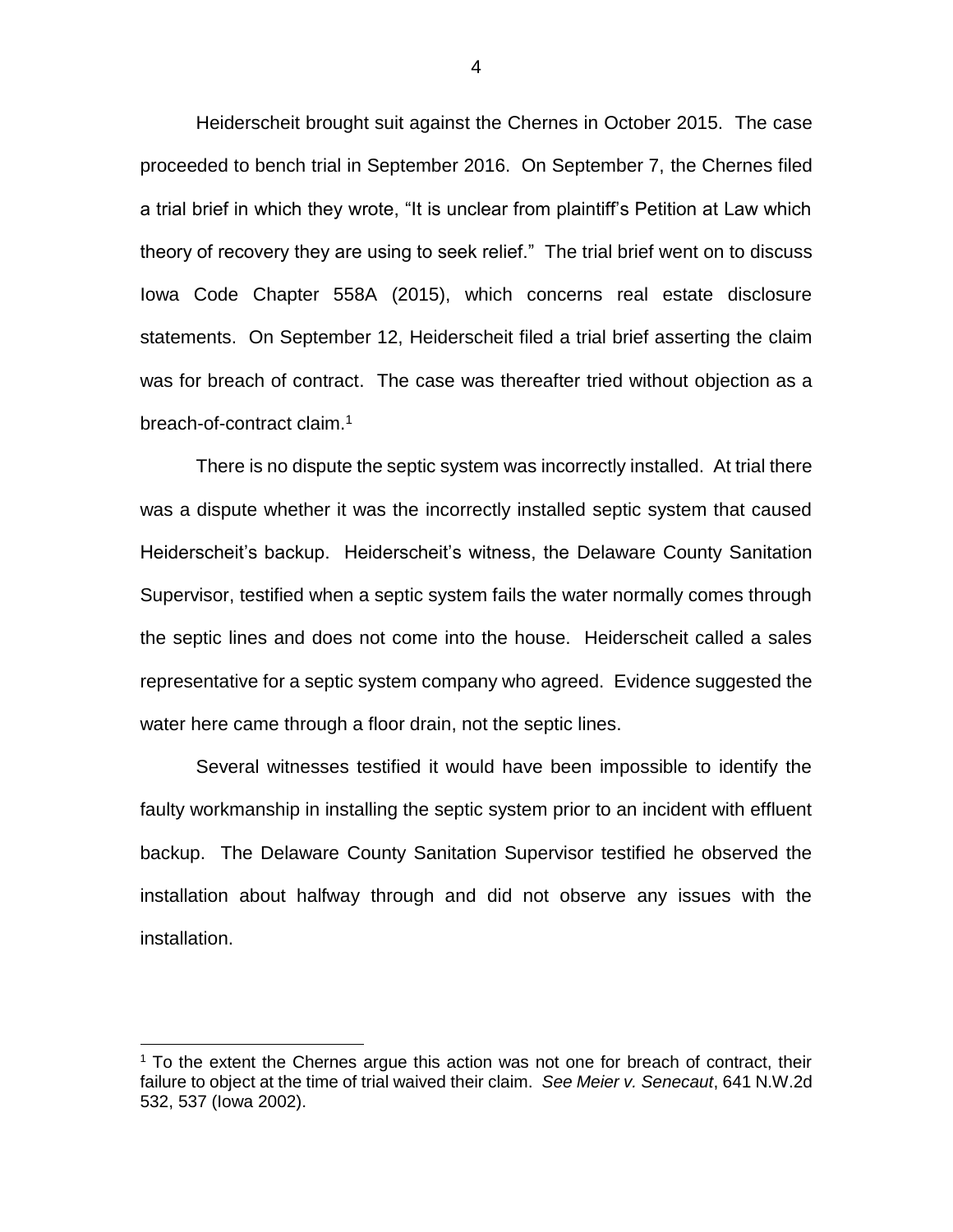The contractor who installed the septic system testified the problems Heiderscheit was having were not due to a faulty installation. He testified 2013 was an excessively wet year and water could have gotten in the basement from that. He also testified Heiderscheit called him to discuss the issue and because Heiderscheit was still able to flush his toilet, he concluded the issue was not with the septic system. The contractor also testified that, although he did not have another contractor review his installation after he completed it, this was standard practice.

The district court found Heiderscheit had proved a breach of contract. The Chernes now appeal.

#### II.

Our review of law actions is for correction of errors at law. *See* Iowa R. App. P. 6.907; *Iowa Fuel & Minerals, Inc. v. Iowa State Bd. of Regents*, 471 N.W.2d 859, 862 (Iowa 1991). We are bound by the trial court's findings of fact that are supported by substantial evidence. *See Iowa Fuel & Minerals*, 471 N.W.2d at 862. "Evidence is substantial when a reasonable mind would accept it as adequate to reach the same findings." *Hendricks v. Great Plains Supply Co.*, 609 N.W.2d 486, 490 (Iowa 2000).

### III.

The Chernes argue no breach occurred. This claim requires us to interpret the applicable contract. Contract interpretation is the process of determining the meaning of the words used by the parties to a contract. *See Pillsbury Co. v. Wells Dairy, Inc.*, 752 N.W.2d 430, 435 (Iowa 2008). "Interpretation of a contract is a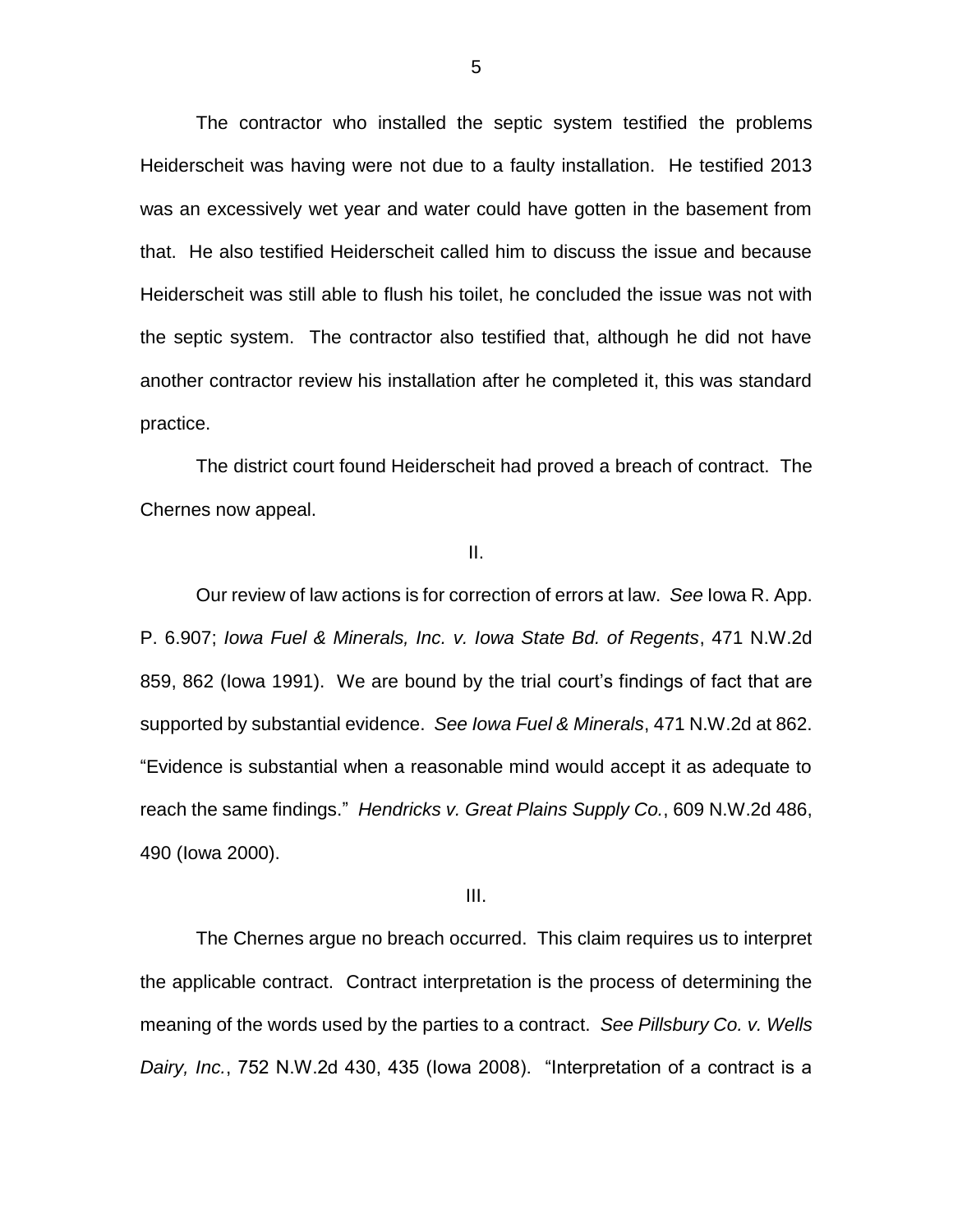legal issue unless the interpretation of the contract depends on extrinsic evidence." *Id.* Construction of a contract is always a legal question. *See id.*

To prove a breach of contract, Heiderscheit must prove (1) the existence of a contract, (2) the terms and conditions of the contract, (3) Heiderscheit has performed all the terms and conditions required under the contract, (4) the Chernes breached the contract in some way, and (5) Heiderscheit has suffered damages as a result of the Chernes' breach. *See Molo Oil Co. v. River City Ford Truck Sales, Inc.*, 578 N.W.2d 222, 224 (Iowa 1998). "A party breaches a contract when, without legal excuse, it fails to perform any promise which forms a whole or a part of the contract." *Id.*

The Chernes challenge the fourth and fifth elements. They first argue they could not have breached the contract. They hired a licensed contractor to install a new septic system. The Delaware County Sanitation Supervisor visited the property and inspected the septic system installation about halfway through its installation. He approved the installation. The installer completed the Department of Natural Resources's time of transfer inspection report. From this approval, the Chernes argue, they could reasonably have inferred the installation met the standards set forth for transfer inspections in the Iowa Administrative Code. *See*  Iowa Admin. Code r. 567–69.2.

The Chernes next argue Heiderscheit cannot prove damages resulting from the alleged breach which were in the contemplation of the parties. *See Midland Mut. Life Ins. Co. v. Mercy Clinics, Inc.*, 579 N.W.2d 823, 831 (Iowa 1998) (requiring damages to have nexus to breach); *Kuehl v. Freeman Bros. Agency, Inc.*, 521 N.W.2d 714, 718 (Iowa 1994) (requiring damages to have been

6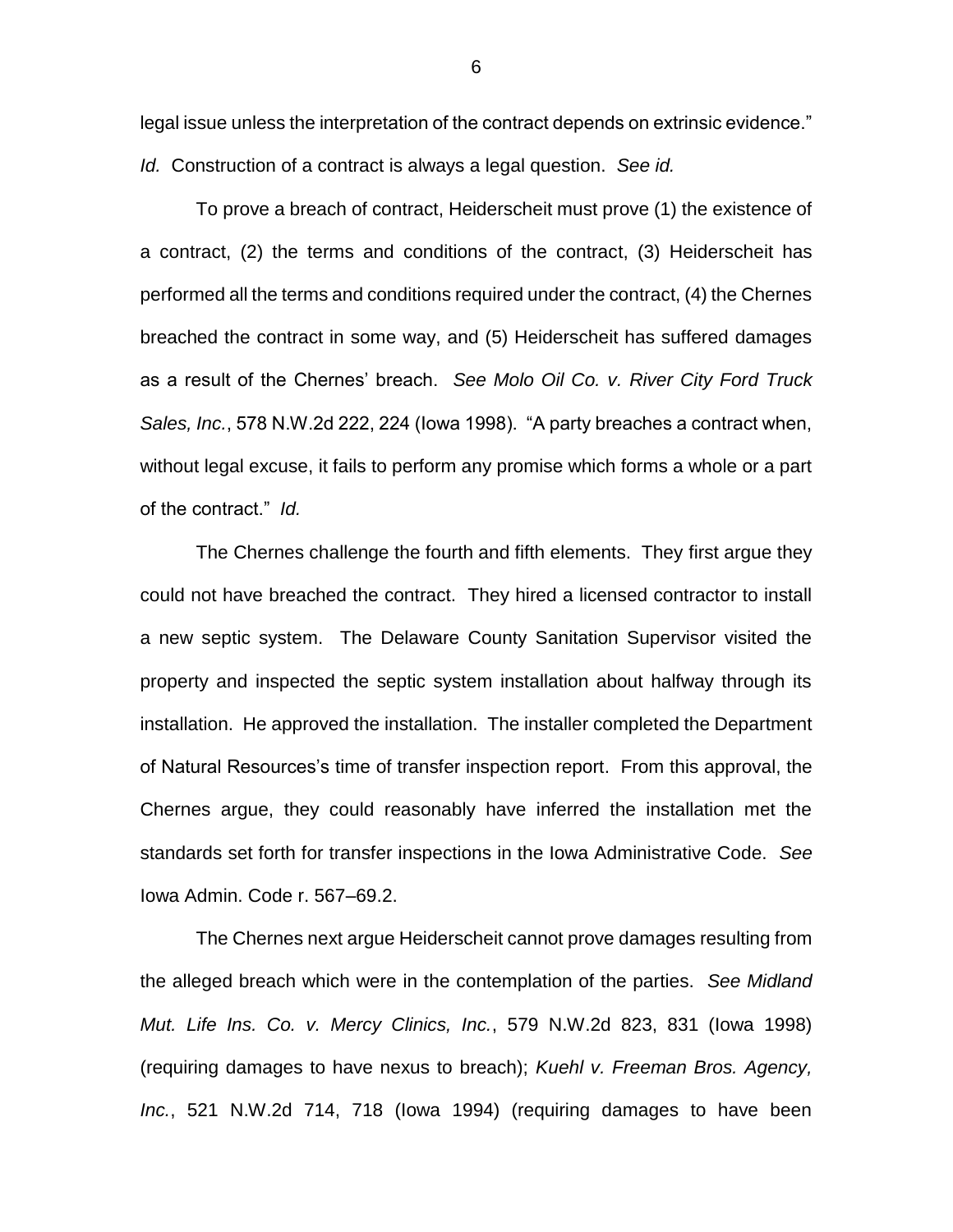reasonably foreseeable). The Chernes argue they had no ability to foresee this issue after a licensed contractor installed the septic system and the Delaware County Sanitation department approved the installation. They argue they performed their contractual obligations. They also argue water in the basement had no correlation to issues with the septic system.

We agree no breach occurred. The sellers had a contractual duty to "assure septic meets current transfer standards and provide supporting certification, by replacing or repairing septic system." They replaced the septic system. It met current transfer standards, per an inspector. They provided supporting certification. The purchase contract called for nothing more from the Chernes. The purchase contract did not create a guarantee the septic system would not fail. In concluding otherwise, the district court erred.

#### IV.

For the above-stated reasons, we reverse and remand for dismissal of the action.

#### **REVERSED AND REMANDED.**

Tabor, J., concurs; Danilson, C.J., dissents.